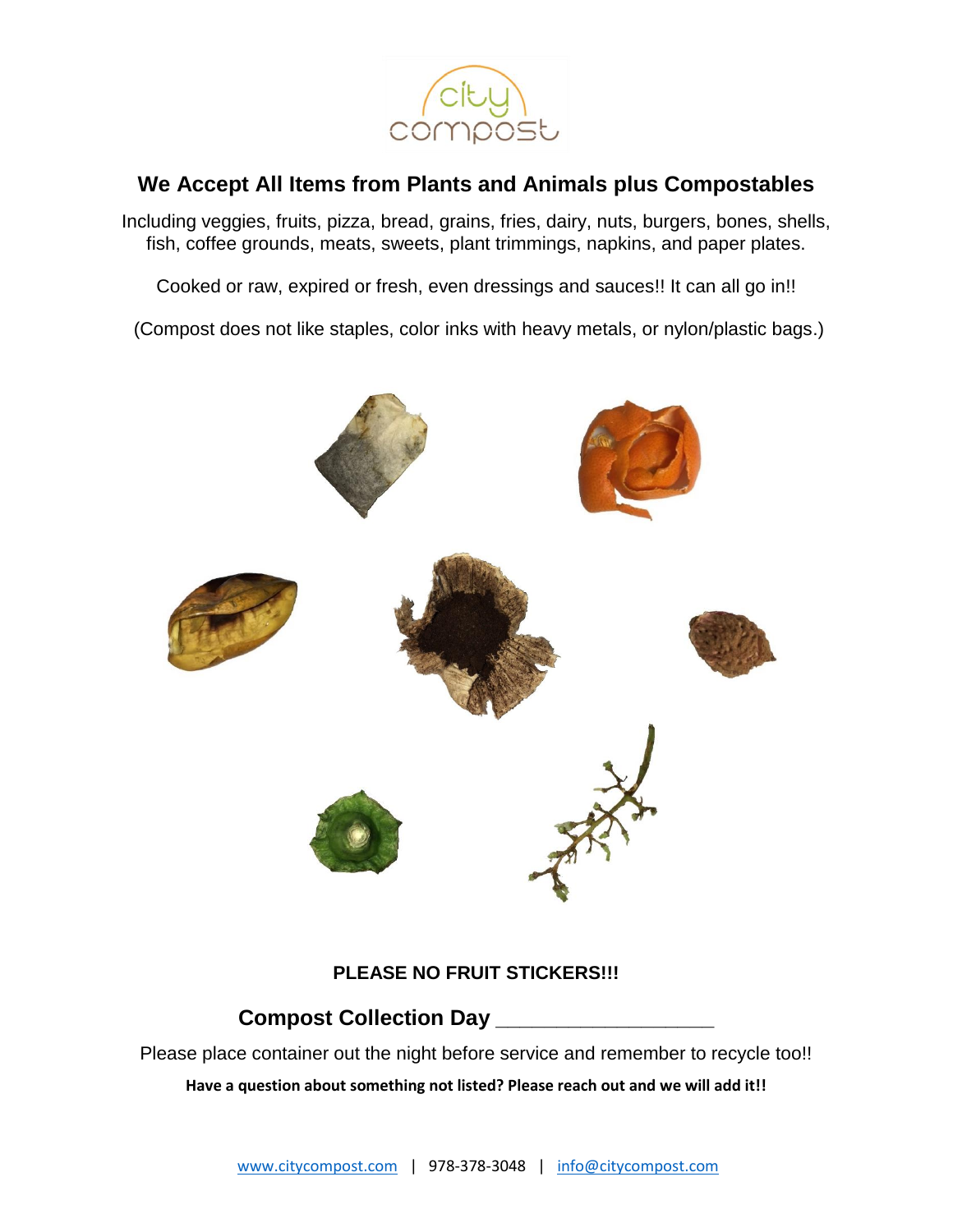

All Items from Plants and Animals plus Compostables are Accepted Cooked & Raw ~ Expired, Moldy & Fresh ~ With or Without Sauce

| <b>ALL PLANT BASED FOOD ITEMS</b>              | <b>ALL ANIMAL BASED FOOD ITEMS</b>               |
|------------------------------------------------|--------------------------------------------------|
| Rice, Beans, Quinoa & Grains                   | Hard & Soft Cheese                               |
| Fruits & Veggies - Stems, Peels, Cores & Skins | Curdled Milk & Moldy Cottage Cheese              |
| Shells - Pistachio, Walnut, Peanut & Coconut   | Shells - Clam, Shrimp & Lobster                  |
| Pits - Peach, Nectarine & Avocado              | Fish, Turkey, Chicken & Beef                     |
| Pizza Crusts & Moldy Bread                     | Trimmings, Fat & Bones                           |
| Any Food that Comes from Plants                | Any Food that Comes from Animals                 |
| <b>ALL OTHER FOOD ITEMS</b>                    |                                                  |
| Spoiled Sauces & Soups                         | Sweets & Treats                                  |
| Old Spices, Flour & Baking Goods               | Fats, Butters, Dressings & Oil                   |
| Napkins & Paper Towels used with Food or Water | Dirty Paper/Compostable Take-Out Containers      |
| Coffee Grounds & Filter                        | Tea Bags without the Staple                      |
| PLUS OTHER NON-FOOD ITEMS                      |                                                  |
| <b>House Plants &amp; Flowers</b>              | Plain Paper with No Color Ink (Heavy Metals)     |
| Real Corks, Toothpicks, & Popsicle Sticks      | Potting Soil, Plant Trimmings, Twigs & Flowers   |
| Untreated Pet & Human Hair                     | Dry & Wet Pet Food                               |
| Yard Material (Upon Approval)                  | Vegetarian Pet Bedding (i.e. Hamsters & Rabbits) |
| <b>NOT ALLOWED</b>                             |                                                  |
| Paper Used with Chemicals                      | Thick Cardboard & Pizza Boxes                    |
| Fruit Stickers & Plastic Bags                  | Large Quantities of Oil/Grease                   |
| Color Ink Newsprint / Paper                    | <b>Glossy Paper / Magazines</b>                  |
| Styrofoam & Plastic Wrap                       | Plastic, Glass & Metal (Recycle These)           |
| Diapers & Dog, Cat & Bird Droppings            | Personal Hygiene Products incl. Used Tissues     |
| <b>Grass Clippings from Unapproved Lawns</b>   | Dryer Lint &r Vacuum Bag Content                 |

## **Compost Collection Day \_\_\_\_\_\_\_\_\_\_\_\_\_\_\_\_\_\_**

Please place container out the night before service and remember to recycle too!!

**Have a question about something not listed? Please reach out and we will add it!!**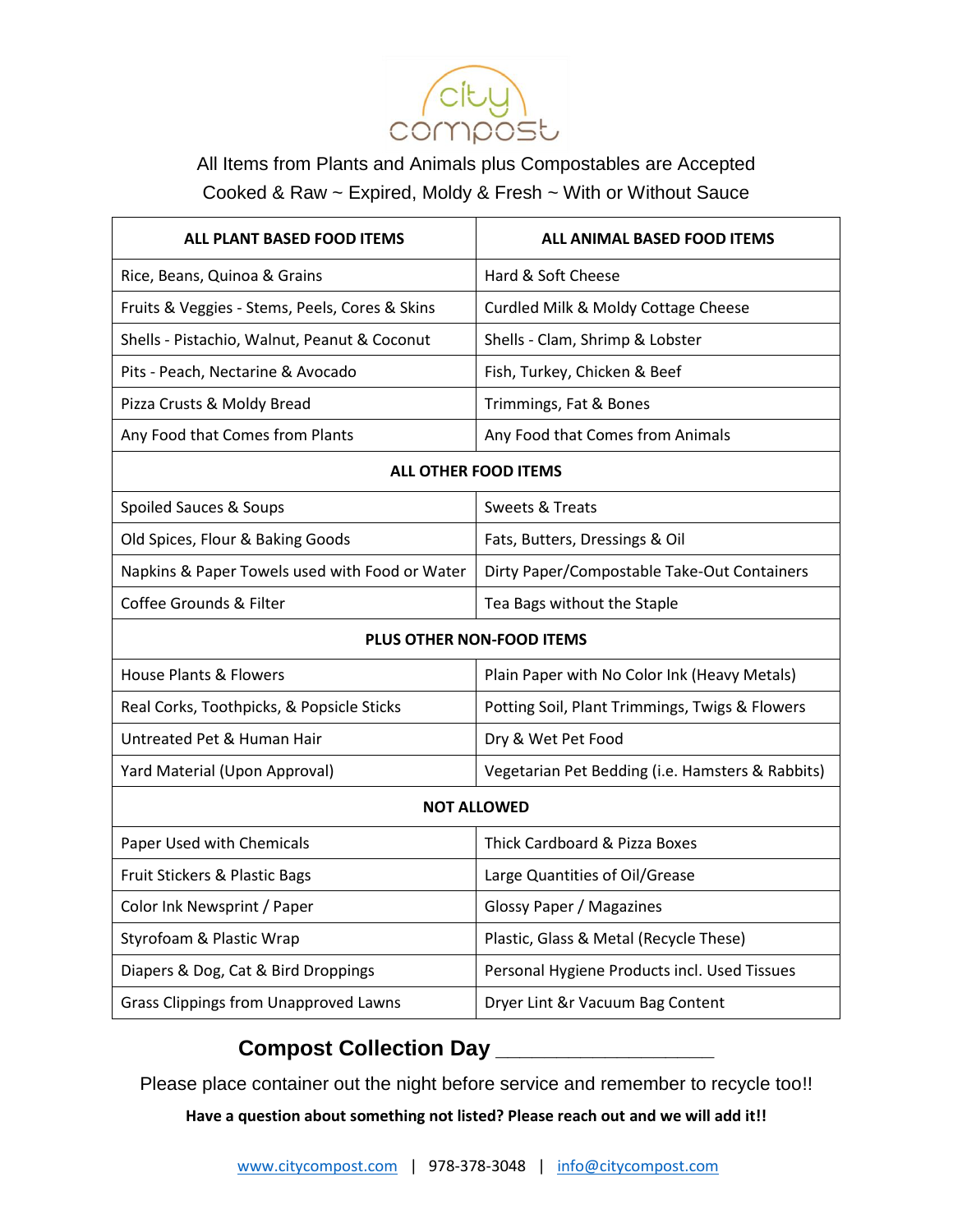

**Getting Started:** You will be set up with a 5 gallon bucket for service and a kitchen container. Use your kitchen container throughout the week and empty this into your service bucket. Full buckets will be replaced with fresh ones each service to keep things clean.

**Set Out Time: Please place bucket(s) out the night before service** at the end of the driveway, next to the mailbox, or close to the road. This location must be visible from the road. Should service and trash collection occur on the same day, place your bucket(s) to the opposite side to avoid confusion. Should you require a special location, please coordinate this with City Compost.

**Holidays:** City Compost's schedule operates independently of local garbage and recycling programs. Each service provider has the option to adjust their working schedule. Adjustments will be emailed.

**Tips:** Most drivers are paid based upon the number of stops conducted, so please place your container in a location quickly accessible within a few steps. If another location is preferred a small tip is suggested. Because your driver may vary on a week to week basis, it is requested that a small tip be added to each service rather than a large holiday tip.

**Service Time**: The specific time of service may range from very early morning into the evening. If you feel your collection was missed, please wait until the next day prior to reaching out to City Compost. Should collection be missed because the container is not set out, service will still be charged. If missed due to weather or at the fault of City Compost, service will occur on the next possible day or will be credited. If inaccessible due to road blocks, the team will be back the next scheduled service.

**Service Guarantee:** All service is guaranteed to occur or your money back. This includes service due to mechanical failure, weather, and road blockage. Delayed service may occur in these and other scenarios and notification will be provided on or before the day of the service.

**Documentation:** City Compost service providers are asked to document service through a GPS-Time stamped photo. If you wish to opt out of this for any reason, please contact City Compost. Opting out of this documentation voids the service guarantee because the team will not be permitted to document lack of bucket placement.

**Missed Service:** For the 3 days following your scheduled service day, you may notify City Compost of any issues with proper service. Your service will be scheduled to occur the next possible day. If it is not feasible to provide service until the next week then a credit equivalent to 1 week will be applied to your account and your schedule adjusted as applicable.

After 3 days, City Compost will seek to resolve your issue, however an additional charge may apply because after 3 days, the route of your service provider(s) is marked complete and the route is set to be compensated. At this point, all services conducted are marked complete.

**On-Call Requests:** Service requests for missed service due to bucket unavailability or requests outside of the established schedule can occur. Service will occur automatically when the charge is equal to or less than the normal service rate. A quote will be provided, and the service scheduled upon agreement.

**Additional Buckets:** Should overflow occur outside of delays, an extra bucket is left to protect material from animals. A one-time fee of \$5.00 applies for requested, overflow, and replacement buckets.